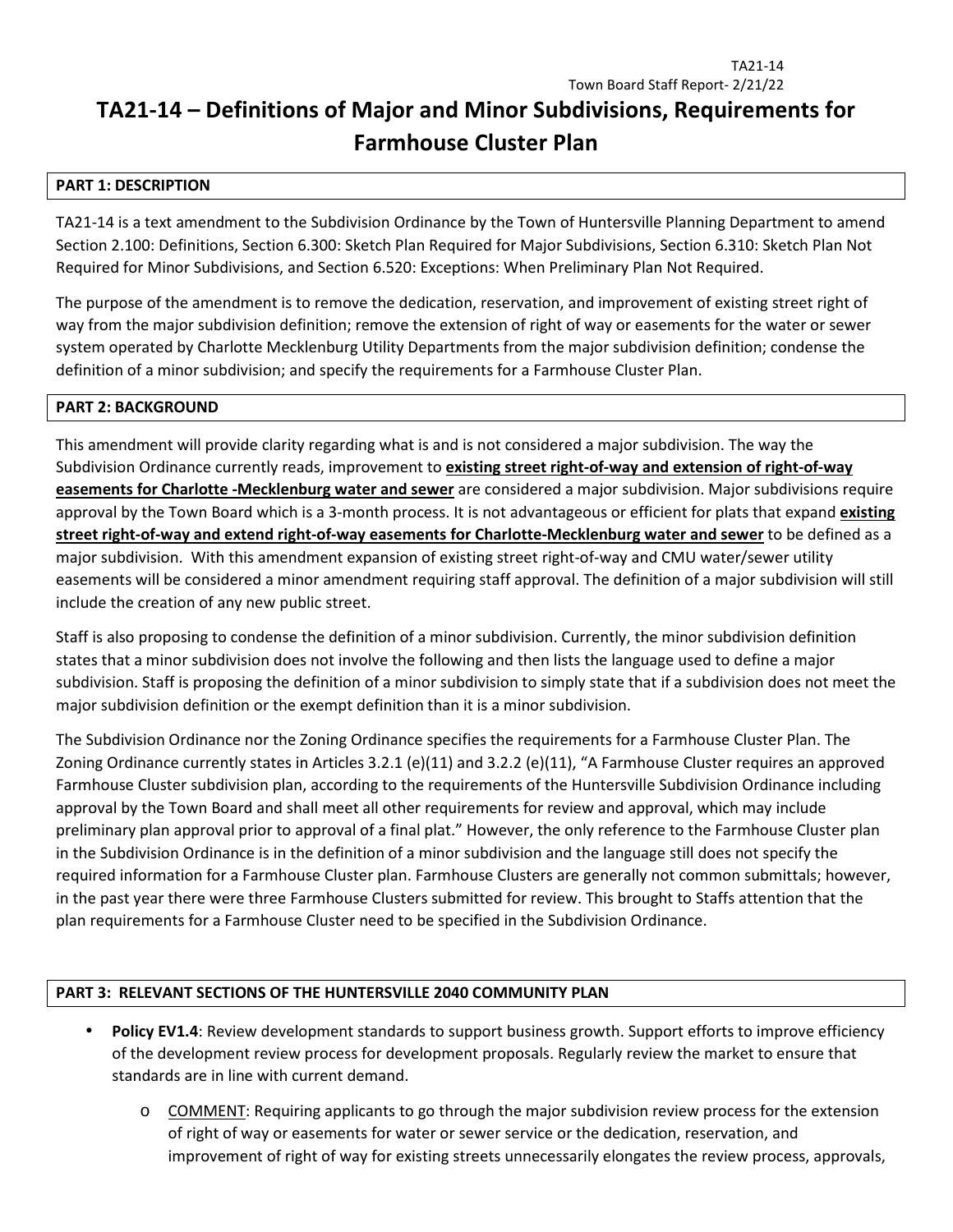Town Board Staff Report- 2/21/22 and openings of commercial development and residential development. The bulk of these reviews is administrative and major residential subdivisions already require approval by the Town Board of Commissioners.

TA21-14

- Policy LU-10: Encourage a diversity of housing options.
	- o COMMENT: Infill residential development and minor subdivisions are frequently proposed and the current requirement that the extension of any needed right-of-way or easement for the water or sewer system operated by Charlotte-Mecklenburg Utility Department be considered a major subdivision is a deterrent to development that could offer options such as multiplexes and small-scale residential developments.
- **Policy LU-9**: New residential development should follow appropriate housing design principles. LU 9.2: Within lower intensity areas including Moderate Density, Residential Edge, Rural Conservation, and Critical Watershed areas conservation design & farmhouse clusters are encouraged.
	- o COMMENT: The Zoning Ordinance allows Farmhouse Clusters in the Rural and Transitional Residential Zoning Districts and states the plan requirements for Farmhouse Clusters are in the Huntersville Subdivision Ordinance. The Subdivision Ordinance does not list the requirements for a farmhouse cluster plan. To ensure consistent requirements for future farmhouse cluster plans, it is beneficial to specify the plan requirements as done with sketch and preliminary plans to ensure the development follows appropriate design principles.

### **PART 4: STAFF RECOMMENDATION**

Planning staff recommends approval of the proposed text amendment application.

Please see the proposed ordinance to amend included in the agenda packet. Removed language is struck out, new language is **bold and underlined**.

### **PART 5: HUNTERSVILLE ORDINANCE ADVISORY BOARD**

The Huntersville Ordinances Advisory Board (HOAB) recommended approval of the attached draft of this text amendment during the November 4, 2021 meeting.

#### **PART 6: PUBLIC HEARING**

The Public Hearing was held and closed on January 3, 2022. No one from the public spoke for or against the application.

#### **PART 7: PLANNING BOARD RECOMMENDATION**

The Planning Board discussed the text amendment application on January 25, 2022. After Board discussion, J. Sny made a Motion to Approve TA21-14 to amend Sections 2.10, 6.30, 6.31, and 6.52 of the Subdivision Ordinance, the Planning Board recommends approval based on the amendment being consistent with Policies EV 1.4, LU 9 and 9.2, and LU 10. It is reasonable and in the public interest to amend the Zoning Ordinance for the following reasons: 1)It does clean up the approval process while ensuring that items are addressed, and rules are met; 2)It establishes a proper path forward for farmhouse clusters that ensures that all of those processes and requirements are met; 3)It encourages in-fill development which often brings with it diverse housing options. G. Baber seconded the motion. The motion passed unanimously (9-0).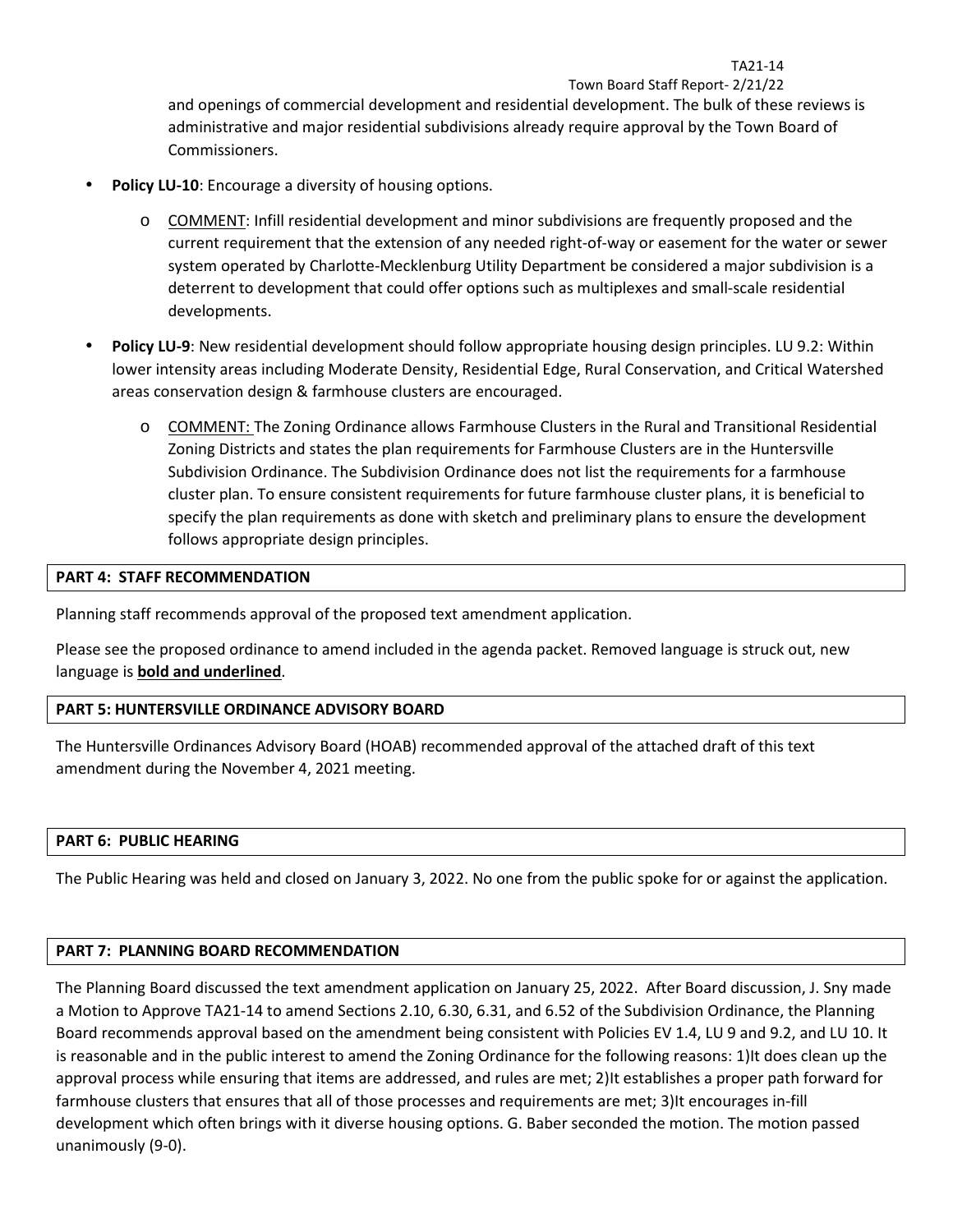## **PART 8: ATTACHMENTS AND ENCLOSURES**

- Attachment 1 Draft Language Ordinance
- Attachment 2 Text Amendment Application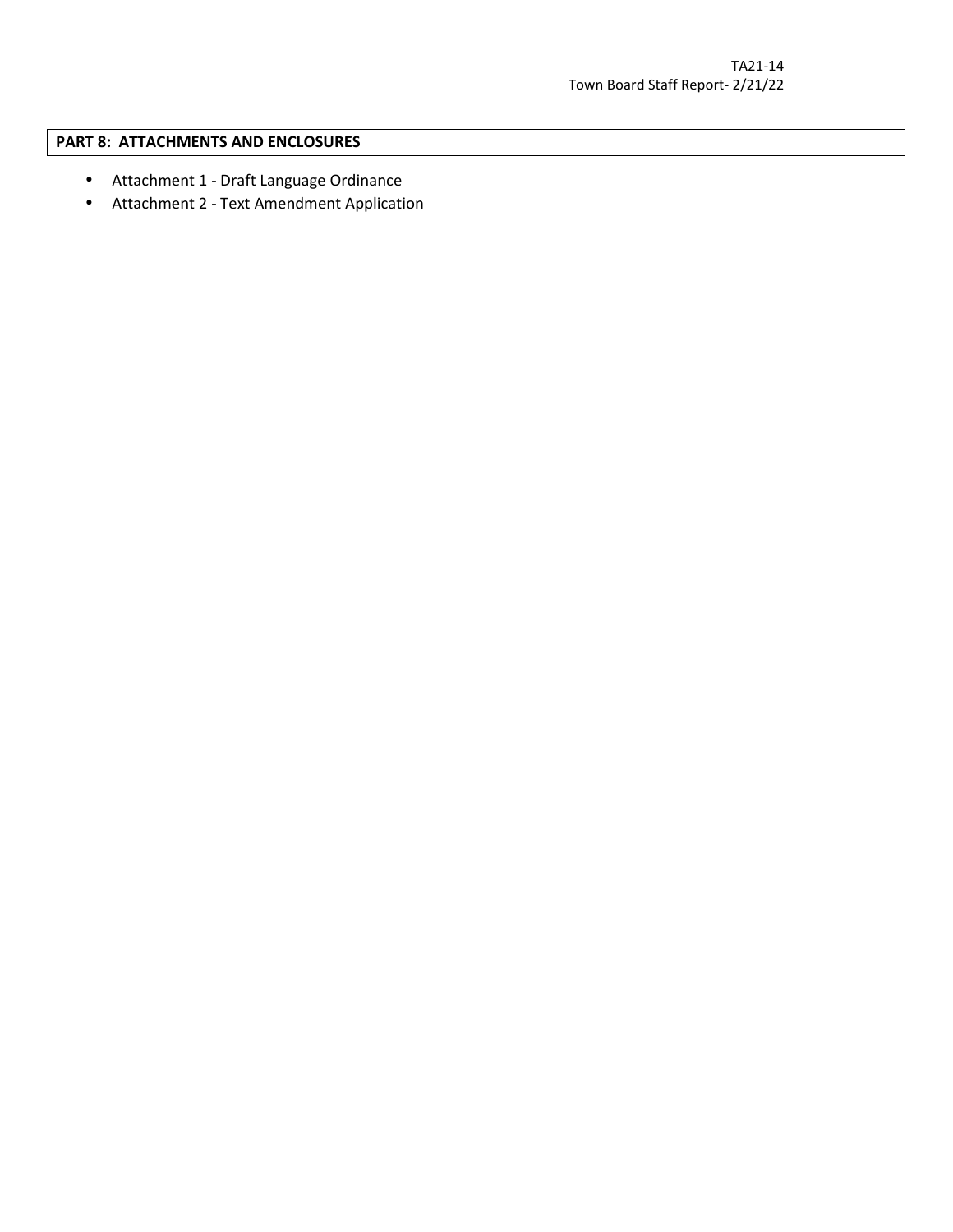# **PART 9: STATEMENT OF CONSISTENCY – TA21-14**

| <b>Planning Department</b>                                                                                                                                                                                                                                                                                                                                                                                                                                                                                                                                                                                                                                                                              | <b>Planning Board</b>                                                                                                                                                                                                                                                                                                                                                                                                                                                                                                                                                                                                                                                                                                                                                                                                                          | <b>Board of Commissioners</b>                                                                                                                                                                                                                                                                                                                                                                                                          |
|---------------------------------------------------------------------------------------------------------------------------------------------------------------------------------------------------------------------------------------------------------------------------------------------------------------------------------------------------------------------------------------------------------------------------------------------------------------------------------------------------------------------------------------------------------------------------------------------------------------------------------------------------------------------------------------------------------|------------------------------------------------------------------------------------------------------------------------------------------------------------------------------------------------------------------------------------------------------------------------------------------------------------------------------------------------------------------------------------------------------------------------------------------------------------------------------------------------------------------------------------------------------------------------------------------------------------------------------------------------------------------------------------------------------------------------------------------------------------------------------------------------------------------------------------------------|----------------------------------------------------------------------------------------------------------------------------------------------------------------------------------------------------------------------------------------------------------------------------------------------------------------------------------------------------------------------------------------------------------------------------------------|
| APPROVAL: In considering the<br>proposed amendment TA21-14 to<br>amend Sections 2.100, Section 6.300,<br>Section 6.310 and Section 6.520 of<br>the Subdivision Ordinance, the<br>Planning Staff recommends approval<br>of the application based on the<br>amendment being consistent with<br>policies EV1.4, LU-10, LU-9, and LU-<br>9.2 of the Huntersville 2040<br>Community Plan.<br>It is reasonable and in the public<br>interest to amend the Subdivision<br>Ordinance because it clarifies and<br>improves efficiency of land<br>development reviews, encourages<br>appropriate infill and small-scale<br>residential development, and<br>specifies requirements for farmhouse<br>cluster plans. | <b>APPROVAL: J. Sny made a Motion</b><br>to Approve TA21-14 to amend<br>Sections 2.10, 6.30, 6.31, and 6.52<br>of the Subdivision Ordinance, the<br>Planning Board recommends<br>approval based on the<br>amendment being consistent with<br>Policies EV 1.4, LU 9 and 9.2, and<br>LU 10. It is reasonable and in the<br>public interest to amend the<br>Zoning Ordinance for the<br>following reasons: 1) It does clean<br>up the approval process while<br>ensuring that items are addressed,<br>and rules are met; 2) It establishes<br>a proper path forward for<br>farmhouse clusters that ensures<br>that all of those processes and<br>requirements are met; 3) It<br>encourages in-fill development<br>which often brings with it diverse<br>housing options. G. Baber<br>seconded the motion. The motion<br>passed unanimously (9-0). | <b>APPROVAL:</b> In considering the<br>proposed amendment TA21-14 to<br>amend Sections 2.100, Section 6.300,<br>Section 6.310 and Section 6.520 of<br>the Subdivision Ordinance, the Town<br>Board recommends approval based<br>on the amendment being consistent<br>with (insert applicable plan<br>reference)<br>It is reasonable and in the public<br>interest to amend the Zoning<br>Ordinance because (Explain)                   |
| <b>DENIAL: N/A</b>                                                                                                                                                                                                                                                                                                                                                                                                                                                                                                                                                                                                                                                                                      | <b>DENIAL: N/A</b>                                                                                                                                                                                                                                                                                                                                                                                                                                                                                                                                                                                                                                                                                                                                                                                                                             | <b>DENIAL</b> In considering the proposed<br>amendment TA21-14 to amend<br>Sections 2.100, Section 6.300, Section<br>6.310 and Section 6.520 of the<br>Subdivision Ordinance, the Town<br>Board recommends denial based on<br>the amendment being (consistent OR<br>inconsistent) with (insert applicable<br>plan reference).<br>It is not reasonable and in the public<br>interest to amend the Zoning<br>Ordinance because (Explain) |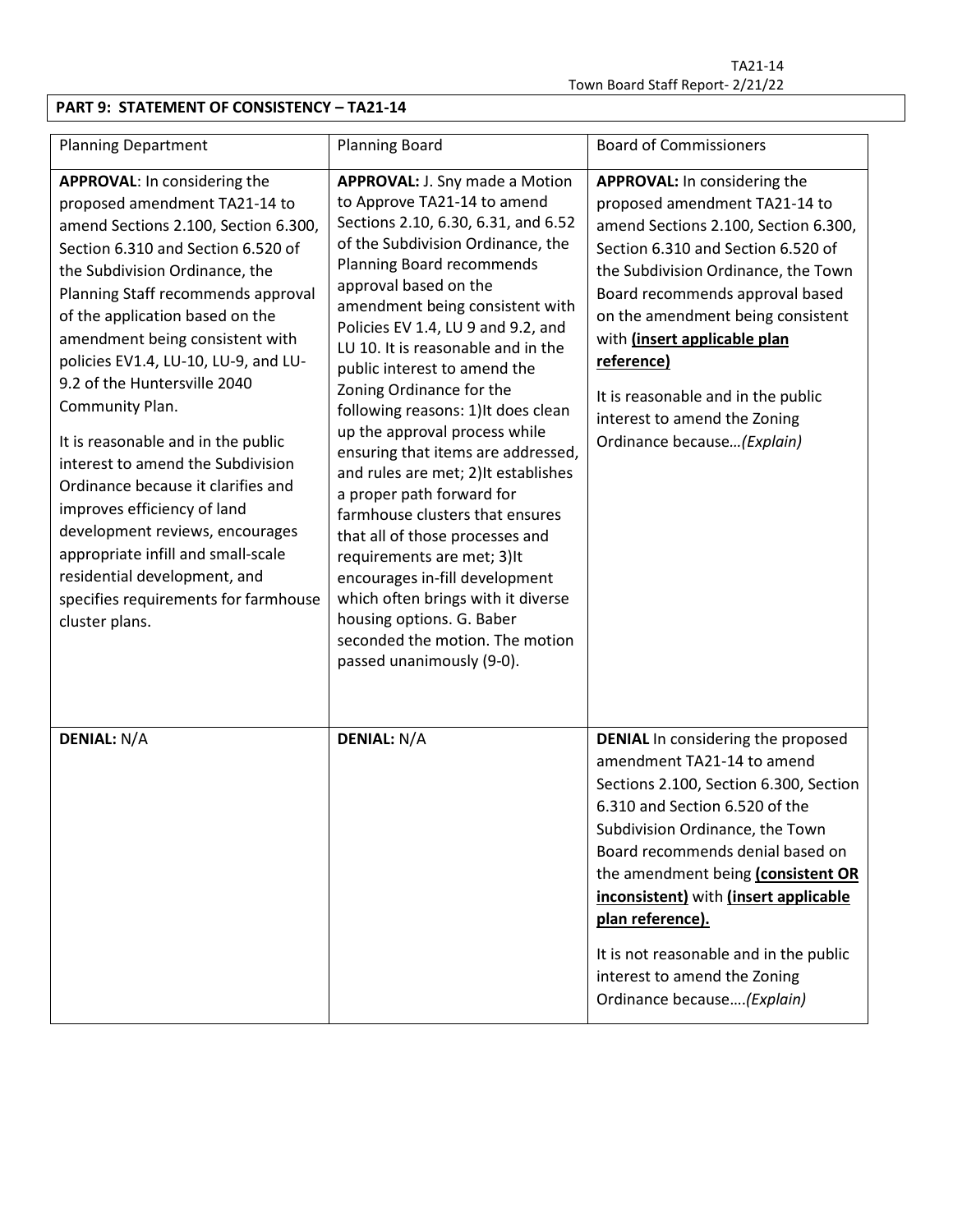# **AN ORDINANCE TO AMEND SECTIONS 2.100: DEFINITIONS, SECTION 6.300: SKETCH PLAN REQUIRED FOR MAJOR SUBDIVISIONS, SECTION 6.310: SKETCH PLAN NOT REQUIRED FOR MINOR SUBDIVISIONS, SECTION 6.520: EXCEPTIONS: WHEN PRELIMINARY PLAN NOT REQUIRED TO REMOVE RECORDATION OF STREET RIGHT OF WAY OR IMPROVEMENTS FROM MAJOR SUBDIVISON CATEGORY AND CLARIFY REQUIREMENTS FOR FARMHOUSE CLUSTER PLAN**

**Section 1.** Be it ordained by the Board of Commissioners of the Town of Huntersville that Section 2.100: Definitions of the **Subdivision Ordinance** is hereby amended as follows:

# *Subdivision, Major.*

A subdivision not otherwise exempt from these regulations that involves any of the following:

- 1. The creation of any new public street, **but does not include the public acquisition by purchase of strips of land for the widening or opening of streets or for public transportation system corridors or the location of public utility rights-of-way.** or street right-of-way, or improvements to an existing street.
- 2. A future public school, park, greenway, or open space site shown in any adopted plan or policy document.
- 3. The extension of any needed right-of-way or easement for the water or sewer system operated by Charlotte-Mecklenburg Utility Department. **A multi-building site.**
- 4. The installation of drainage improvements through one or more lots to serve one or more other lots.
- 5. The installation of a private waste water treatment plant or a private water supply system for more than one lot or building site.

# *Subdivision, Minor.*

A subdivision that is not otherwise exempt from the provisions of this ordinance and that **is not a "Major Subdivision" as that term is defined in this Ordinance.** does not involve any of the following:

- 1. The creation of any new public street or street right-of-way, or improvements to an existing street.
- 2. A future public school, park, greenway, or open space site shown in any adopted plan or policy document.
- 3. The extension of any needed right-of-way or easement for the water or sewer system operated by Charlotte-Mecklenburg Utility Department.
- 4. The installation of drainage improvements through one or more lots to serve one or more other lots.
- 5. The installation of a private wastewater treatment plant or a private water supply system for more than one lot or building site.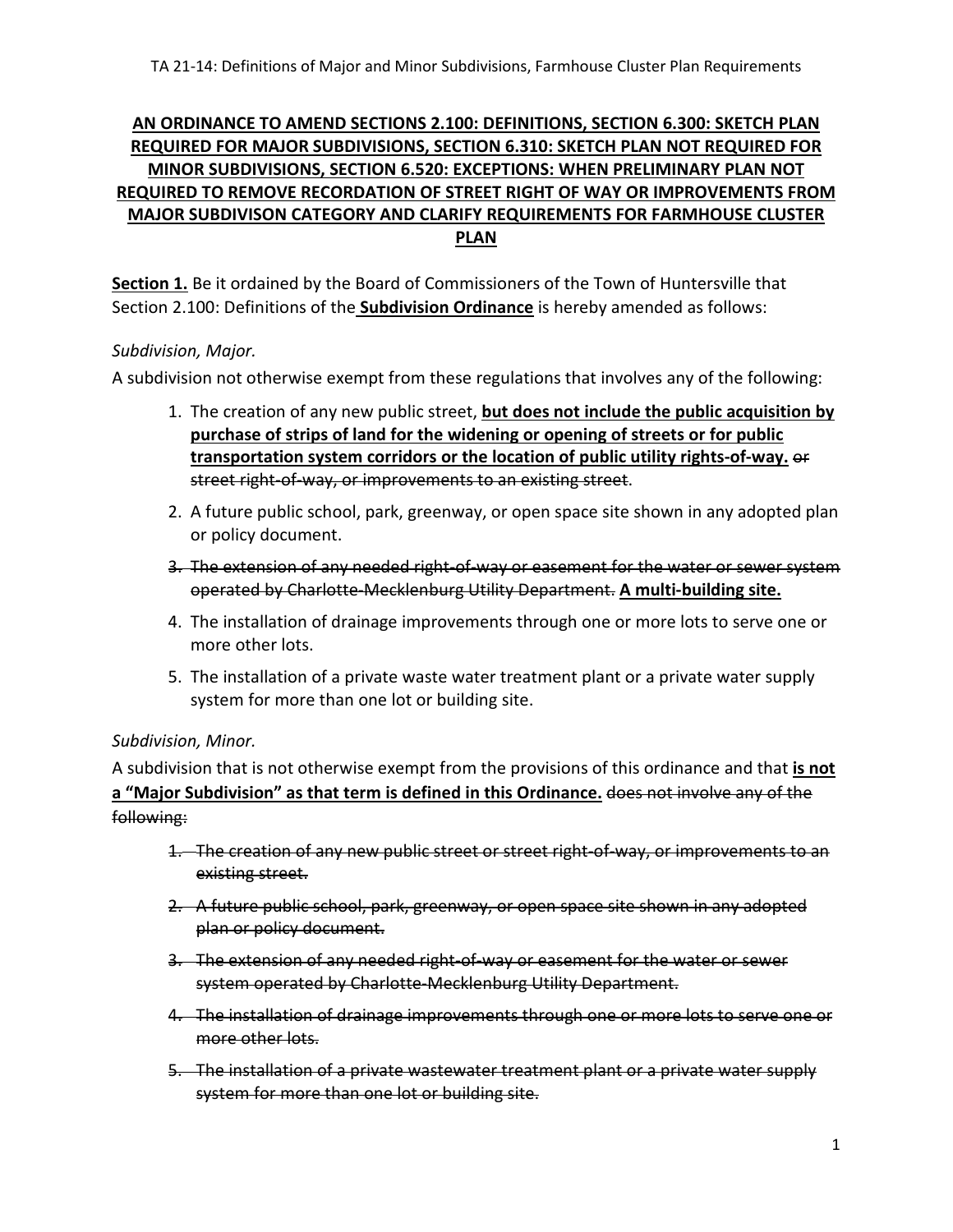For purposes of these regulations, Farmhouse Cluster developments are considered a minor subdivision**, except as provided below,** and require Town Board approval. **Farmhouse Cluster developments do not require a Sketch Plan, except as specifically set out hereinbelow. A Farmhouse Cluster Plan shall demonstrate compliance with requirements of the Zoning Ordinance and include the following: an "Existing Features (Site Analysis) Plan" as detailed in Section 6.300 (1)(1-14), (2), and (3) of this Ordinance; a Four-Step Process as detailed in Section 6.300 (3) of this Ordinance; and a Preliminary Plan as detailed in Section 6.400 of this Ordinance.** 

**Section 2.** Be it ordained by the Board of Commissioners of the Town of Huntersville that Section 6.300: Sketch Plan Required for Major Subdivisions of the **Subdivision Ordinance** is hereby amended as follows:

14. an "Existing Features (Site Analysis) Plan" shall be submitted as part of the sketch plan application **and for Farmhouse Cluster developments** in order to determine significant features to be preserved. It is recommended a pre-application meeting with the administrator be held to review the Existing Features Plan prior to submission of the sketch plan. The Existing Features (Site Analysis) Plan analyzes each site's special features, as they form the basis of the design process for open space lands, building locations, street alignments, and lot lines. Detailed requirements for Existing Features Plans at the minimum must include:

(a) the location and area calculations of constraining features including wetlands, slopes over 25%, watercourses, intermittent streams and floodways, S.W.I.M. buffers (outside of floodways), watershed buffers, and all rights-of-way and easements (current and future);

(b) the location of significant features such as woodlands, tree lines, specimen and heritage trees, open fields or meadows, scenic views into or out of the property, watershed divides and drainage ways; existing structures, cemeteries, roads, tracks and trails; significant wildlife habitat; prime agricultural farmland; historic, archeological and cultural features listed (or eligible to be listed) on national, state or county registers or inventories; and aquifers and their recharge areas;

(c) the location of existing or planned utility easements (above and below ground) to include, but not limited to power/transmission, water, sewer, gas, phone, and cable;

(d) a topographical map showing original contours at intervals of not less than four feet and existing tree lines;

**Section 3.** Be it ordained by the Board of Commissioners of the Town of Huntersville that Section 6.310: Sketch Plan Not Required for Minor Subdivisions of the **Subdivision Ordinance** is hereby amended as follows:

# **6.310 SKETCH PLAN NOT REQUIRED FOR MINOR SUBDIVISIONS**

A sketch plan shall not be required for **a Multi-building site or** a Minor Subdivision**, except for Section 6.300(1)(14) and Section 6.300(3), which are required for Farmhouse Cluster developments.**